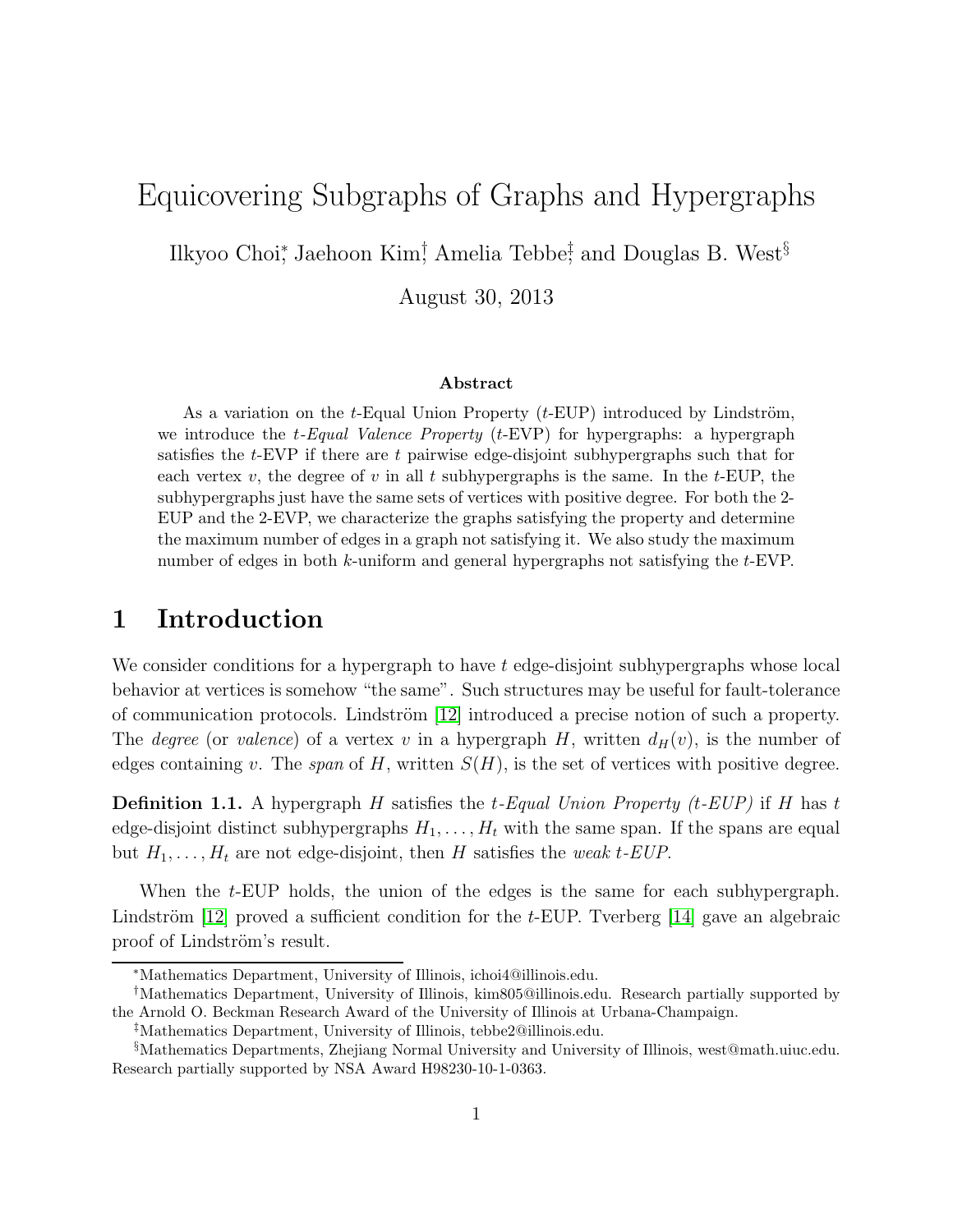**Theorem 1.2.** [\[12\]](#page-14-0) Every n-vertex hypergraph with more than  $n(t-1)$  edges satisfies the t-EUP.

We introduce the  $t$ -Equal Valence Property ( $t$ -EVP), a variation on the  $t$ -EUP. Trivially, the t-EVP is stronger than the t-EUP.

**Definition 1.3.** A hypergraph H satisfies the t-Equal Valence Property (t-EVP) if H has t edge-disjoint distinct subhypergraphs  $H_1, \ldots, H_t$  such that  $d_{H_1}(v) = \cdots = d_{H_t}(v)$  for each  $v \in V(H)$ . If the valence condition holds but  $H_1, \ldots, H_t$  are not edge-disjoint, then H satisfies the weak t-EVP.

We generalize the extremal problem studied by Lindström. Let  $U(n, t)$  denote the maximum number of edges in an *n*-vertex hypergraph not satisfying the  $t$ -EUP. A hypergraph is k-uniform if every edge has size k; let  $U_k(n, t)$  denote the maximum number of edges in a kuniform *n*-vertex hypergraph not satisfying the *t*-EUP. For the weak *t*-EUP, let  $U'(n, t)$  and  $U'_{k}(n,t)$  denote the corresponding extremal values for general hypergraphs and k-uniform hypergraphs, respectively. For the t-EVP, use V instead of U to define the corresponding extremal problems. By definition,  $A(n,t) \ge A_k(n,t)$  for  $A \in \{U, U', V, V'\}$ .

| $n$ -vertex              | $t$ -EUP   | weak $t$ -EUP | $t$ -EVP   | weak $t$ -EVP |
|--------------------------|------------|---------------|------------|---------------|
| graphs                   | $U_2(n,t)$ | $U_2(n,t)$    | $V_2(n,t)$ | $V_2(n,t)$    |
| $k$ -uniform hypergraphs | $U_k(n,t)$ | $U'_{k}(n,t)$ | $V_k(n,t)$ | $V'_k(n,t)$   |
| general hypergraphs      | U(n,t)     | U'(n,t)       | V(n,t)     | V'(n,t)       |

In Section 2, we characterize the graphs satisfying the 2-EUP and those satisfying the 2- EVP, yielding  $U_2(n, 2) = U'_2(n, 2) = n$  and  $V_2(n, 2) = V'_2(n, 2) = \lfloor \frac{4}{3} \rfloor$  $\frac{4}{3}n$ ] – 1. In Section 3, we prove  $V_2(n, 3) = \lfloor \frac{4}{3} \rfloor$  $\frac{4}{3}n\rfloor$  and  $\left(t-1+\frac{1}{2(t-1)}\right)(n-1)-(t-2)^2\leq V_2(n,t)\leq (2+o(1))(t-1)n$ . In Section 4, we consider k-uniform hypergraphs. We prove  $V_k(n, 2) \in O(n)$  and  $V(n, 2) \in$  $O(n \log n)$ . We also prove  $V(n, t)$ ,  $V_k(n, t) \in O\left(n^2 \left(\frac{\log n}{\log \log \log n}\right)\right)$  $\frac{\log n}{\log \log \log n}$  $\bigg)^2$ and obtain a lower bound for  $V_k(n, 2)$ .

We close this introduction with several simple observations used in later proofs.

**Observation 1.** The weak 2-EVP and the 2-EVP are equivalent. Thus  $V(n, 2) = V'(n, 2)$ , and  $V_k(n, 2) = V'_k(n, 2)$  for  $k \ge 2$ .

*Proof.* If subhypergraphs  $H_1$  and  $H_2$  witness the weak 2-EVP, then  $H_1 - E(H_1) \cap E(H_2)$ and  $H_2 - E(H_1) \cap E(H_2)$  witness the 2-EVP, since each vertex loses the same number of incident edges from  $H_1$  and  $H_2$ .  $\Box$ 

**Observation 2.**  $U'(n,t) < n + \log_2 t$  and  $U'_k(n,t) < \log_2 \left( \sum_{i=k}^n {n \choose i} \right)$  $\binom{n}{i}$  +  $\log_2 t$ .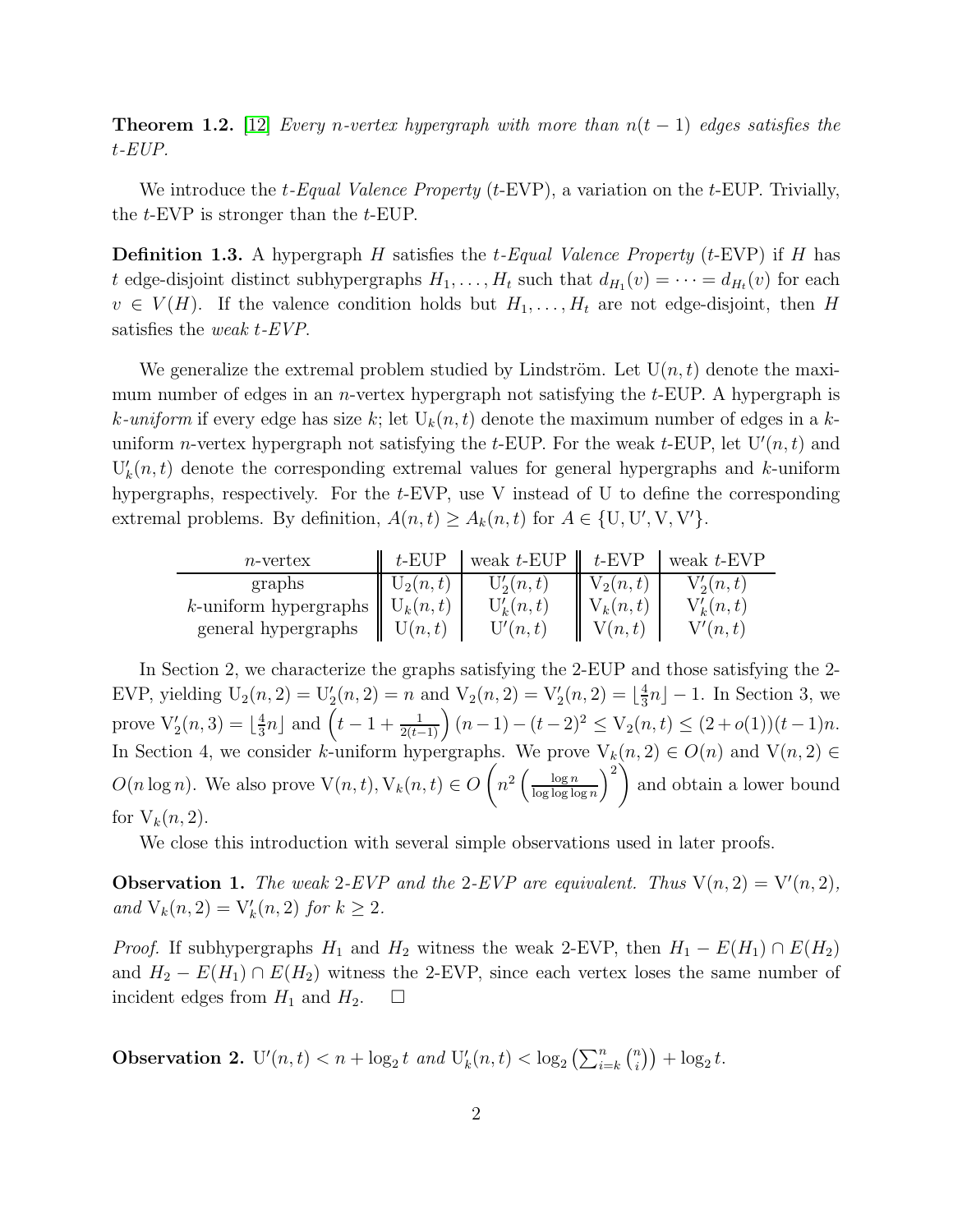*Proof.* A hypergraph with m edges has  $2<sup>m</sup>$  distinct subhypergraphs. An n-vertex hypergraph H with  $\lceil n + \log_2 t \rceil$  edges has at least  $t2^n$  distinct subhypergraphs. Since there are only  $2^n$ choices for the span of a subhypergraph of  $H$ , by the pigeonhole principle there are  $t$  distinct subhypergraphs with the same span. Thus  $H$  satisfies the weak  $t$ -EUP.

The second statement uses the fact that the span of nonempty  $k$ -uniform subhypergraphs has size at least  $k$ .  $\Box$ 

<span id="page-2-2"></span>Observation 3.  $V_k(n+1,t) \geq V_{k-1}(n,t)$  for  $k \geq 3$ .

*Proof.* Let H be a  $(k-1)$ -uniform hypergraph not satisfying the t-EVP. Form H' from H by adding one vertex x belonging to every edge. If  $H'_1, \ldots, H'_t$  witness the t-EVP in  $H'$ , then deleting x from each edge in each  $H'_{i}$  yields  $H_{1}, \ldots, H_{t}$  witnessing the t-EVP in H.  $\Box$ 

<span id="page-2-1"></span>**Observation 4.** If  $H_1$  and  $H_2$  have equal degree at every vertex of G, then their symmetric difference contains no cut-edge of G.

*Proof.* Let e be a cut-edge of G contained in  $H_1$  but not  $H_2$ . Let G' be a component of  $G - e$ . The sum of the degrees of the subgraphs of  $H_1$  and  $H_2$  in G' differ by 1. Hence one of them is a graph with odd degree sum, which does not exist.  $\square$ 

<span id="page-2-0"></span>**Observation 5.** If  $H_1, \ldots, H_t$  witness the weak t-EVP in G, with degree 0 at v or degree  $d_G(v)$  at v, then deleting v yields graphs  $H'_1, \ldots, H'_t$  witnessing the weak t-EVP in  $G - v$ .

*Proof.* Since the usage of edges incident to  $v$  is the same in each  $H_i$ , ignoring those edges also contributes the same degree from all t subgraphs at each of the remaining vertices.  $\Box$ 

## 2 The 2-EUP and the 2-EVP for Graphs

Our graphs have no repeated edges or loops. A walk in a graph is a list of vertices in which every two consecutive vertices are adjacent (edges may repeat). A *trail* is a walk that traverses each edge at most once (vertices may repeat). A walk or trail is closed if its first and last vertices are the same. A *circuit* is a closed trail. A *cycle* in a graph is a connected subgraph in which every vertex has degree 2. The *length* of a walk, trail, circuit, or cycle is the number of edges it traverses, and the object is even or odd as its length is even or odd.

We characterize the graphs satisfying the 2-EUP (Theorem [2.1\)](#page-3-0) and the graphs satisfying the 2-EVP (Theorems [2.3](#page-3-1)[–2.4\)](#page-4-0). From the characterizations, we determine  $U_2(n, 2)$ ,  $U'_2(n, 2)$ ,  $V_2(n, 2)$ , and  $V'_2(n, 2)$ .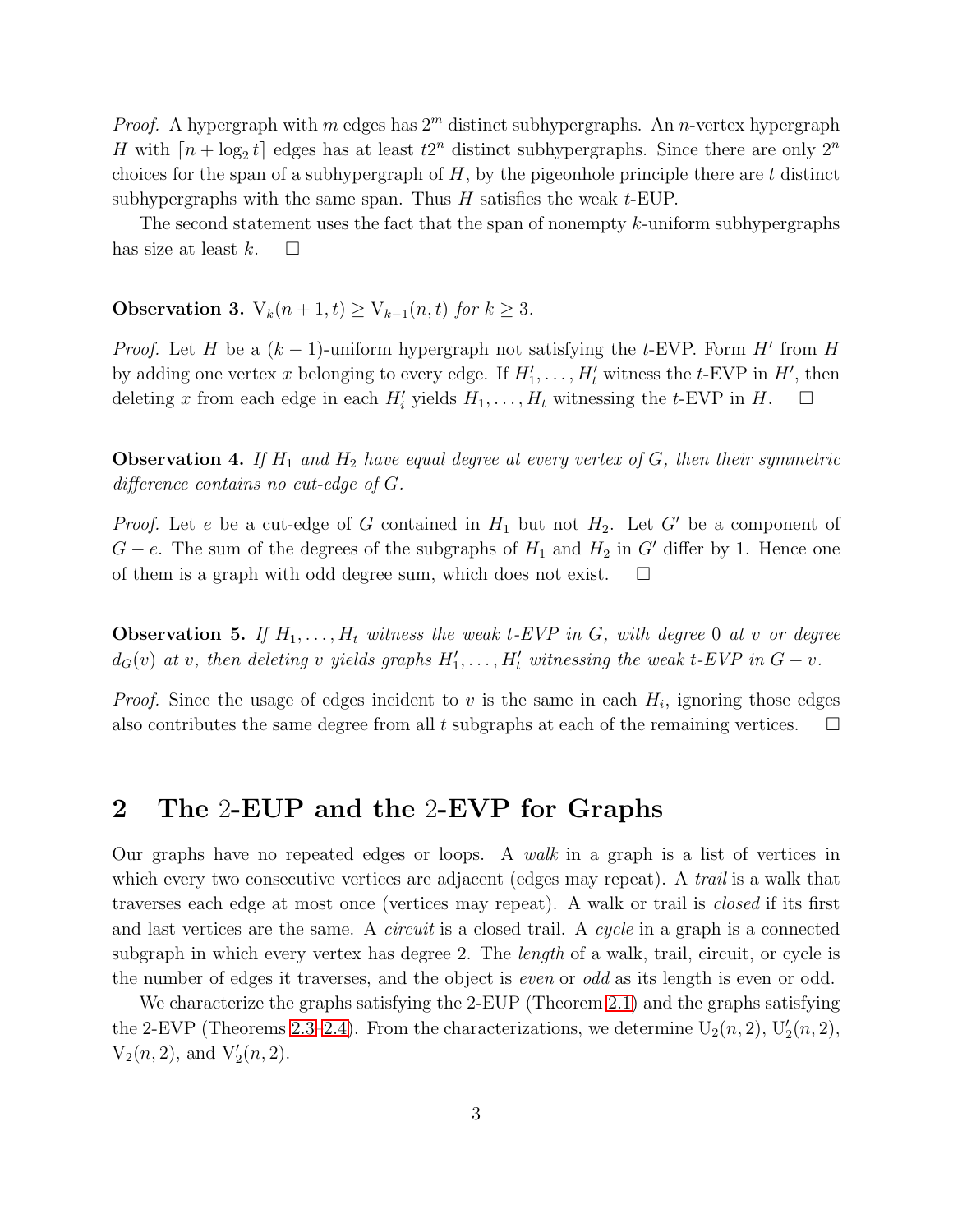<span id="page-3-0"></span>**Theorem 2.1.** A graph G satisfies the 2-EUP if and only if G has an even cycle or has a component containing two odd cycles.

Proof. (Sufficiency) Alternating edges along an even cycle gives two subgraphs witnessing the 2-EUP. Now, let G have a component containing odd cycles  $C_1$  and  $C_2$ . If  $C_1$  and  $C_2$ share an edge, then G has an even cycle. Otherwise, let P be a shortest path joining  $V(C_1)$ and  $V(C_2)$ , with endpoints  $u \in V(C_1)$  and  $v \in V(C_2)$ . Let T be a trail that starts at u, follows  $C_1$ , moves from u to v through P, and follows  $C_2$ . Alternating edges along W gives two subgraphs with vertex set  $V(C_1) \cup V(C_2) \cup V(P)$ .

(Necessity) Let  $G_1$  and  $G_2$  be two subgraphs of G witnessing the 2-EUP, and take  $u_0u_1 \in$  $E(G_1) - E(G_2)$ . Since  $u_1$  must be covered by both  $E(G_1)$  and  $E(G_2)$ , there exists  $u_1u_2 \in$  $E(G_2)$ . Iteratively, we find  $u_iu_{i+1} \in E(G_1)$  and  $u_{i+1}u_{i+2} \in E(G_2)$  for even i. Since G is finite,  $u_k = u_{k+r}$  for some r and k. Taking the first such repetition,  $u_k, \ldots, u_{k+r-1}$  form a cycle. If  $r$  is even, then  $G$  has an even cycle.

If r is odd, then by symmetry we may assume that  $u_ku_{k+1}$  and  $u_ku_{k+r-1}$  are both in  $E(G_1)$ . Since  $G_1$  and  $G_2$  have the same span, we find  $v_1$  such that  $u_kv_1 \in E(G_2)$ . We now generate  $v_1, v_2, \ldots$  as above, with  $v_jv_{j+1} \in E(G_1)$  and  $v_{j+1}v_{j+2} \in E(G_2)$  for odd j, until we obtain  $v_l = v_{l+s}$  or  $v_l = u_s$  for some l and s with  $s > k$ ; consider the first such occurrence. (In particular, we ignore  $u_0, \ldots, u_{k-1}$ , as if they had never been defined.)

If  $v_l = v_{l+s}$ , then  $v_l, \ldots, v_{l+s-1}$  form an even cycle when s is even. If s is odd, then  $[v_l, \ldots, v_{l+s-1}]$  and  $[u_k, \ldots, u_{k+r-1}]$  form two odd cycles in the same component of G.

If  $v_l = u_s$ , then the edges we have discovered form three internally disjoint paths joining  $u_k$  and  $u_s$ . The union of some two of them is an even cycle.  $\Box$ 

**Corollary 2.2.** If a graph G does not satisfy the 2-EUP, then  $|E(G)| \leq n$ . Equality holds if and only if every component of G has at most one cycle and all cycles in G have odd length. Thus  $U_2(n, 2) = n$ .

A nontrivial graph is a graph having an edge.

<span id="page-3-1"></span>**Theorem 2.3.** A graph G satisfies the 2-EVP if and only if it has an even circuit.

Proof. (Sufficiency) If G has an even circuit, then alternating edges along it provides two subgraphs witnessing the 2-EVP.

(Necessity) Let  $H_1$  and  $H_2$  be two subgraphs witnessing the 2-EVP in G. Since  $H_1$  and  $H_2$  have the same number of edges and have equal degree at each vertex, their union H is a nontrivial graph whose components have an even number of edges and have even degree at each vertex. Hence  $H$  decomposes into cycles. If any such cycle has even length, then  $G$ contains an even circuit.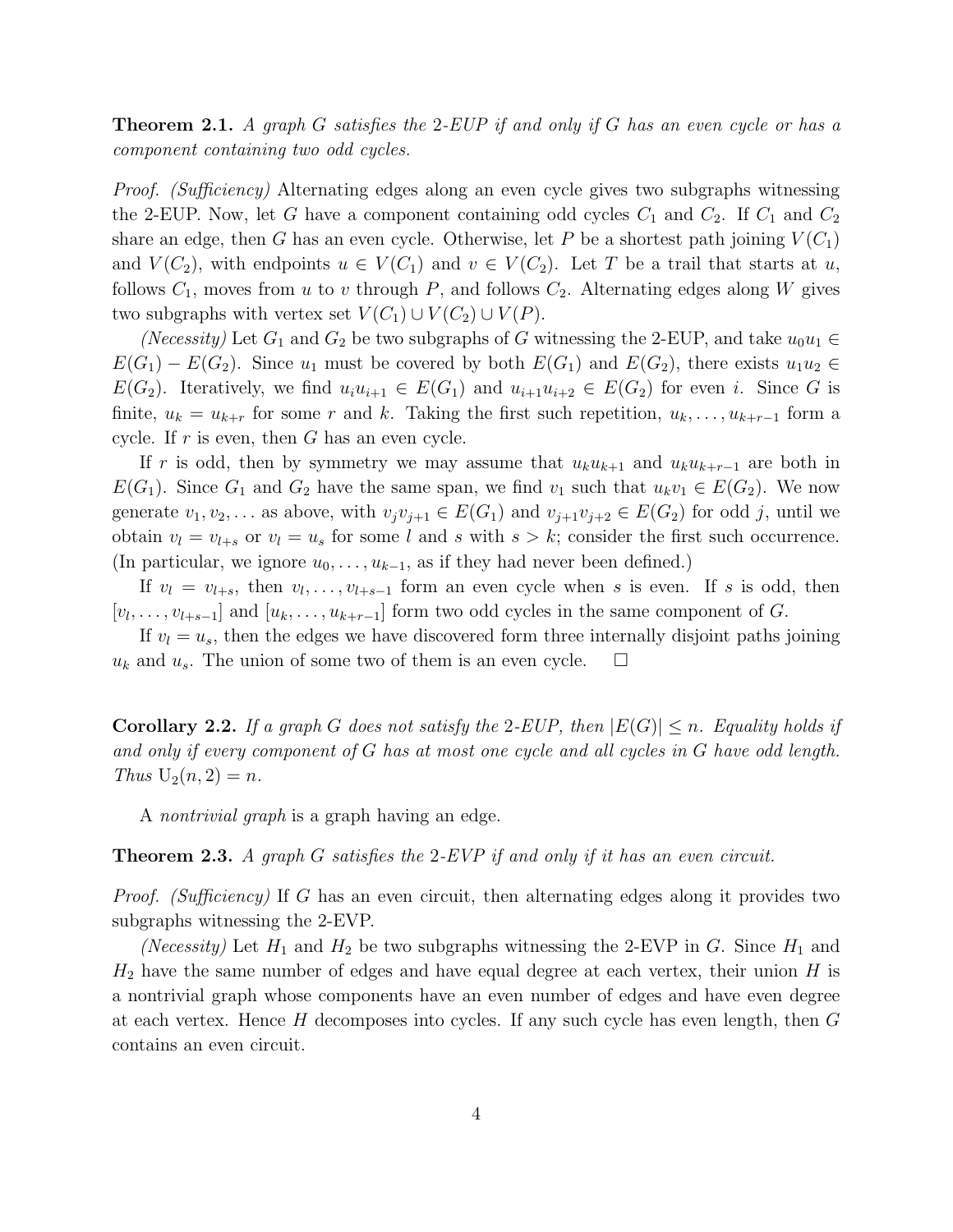Otherwise, all cycles in the decomposition of a nontrivial component of H have odd length, and there are an even number of them. Since a connected union of cycles has no cut-edge, two such odd cycles C and C' are joined by two edge-disjoint paths P and P' in H. The endpoints of P and P' on C are connected by two paths of opposite parity along  $C$ , and the same is true along  $C'$ . Hence the union of  $P, P'$ , and appropriate paths connecting them in C and C' is a subgraph traversed by an even circuit.  $\Box$ 

A *cactus* is a connected graph in which every edge is in at most one cycle. A *strict odd* cactus is a cactus in which every cycle has odd length and no two cycles share a vertex.

### <span id="page-4-0"></span>**Theorem 2.4.** A graph G fails to satisfy the 2-EVP if and only if every component is a strict odd cactus.

Proof. (Sufficiency) Theorem [2.3](#page-3-1) applies, since a strict odd cactus contains no even circuit.

(*Necessity*) We use induction on n, where  $n = |V(G)|$ . Let G be an n-vertex graph not satisfying the 2-EVP. For  $n \leq 3$ , the statement is true. For larger n, since every tree is a strict odd cactus, we may assume that G has a cycle C; avoiding the 2-EVP requires C to be odd. If  $G = C$ , then G is a strict odd cactus. Otherwise, both  $G - V(C)$  and C have fewer than  $n$  vertices and do not satisfy the 2-EVP. By the induction hypothesis, each component of  $G - V(C)$  is a strict odd cactus. If at most one edge joins  $V(C)$  to any such component  $H$ , then again every component of  $G$  is a strict odd cactus.

Finally, consider edges xy and  $x'y'$  with  $x, x' \in V(C)$  and  $y, y' \in V(H)$ . Combining these two edges with a y, y'-path in H yields an  $x, x'$ -path that is disjoint from C except for its endpoints. Now adding one of the paths from x to  $x'$  along C completes an even circuit, witnessing the 2-EVP for G. Hence this possibility does not occur, and every component of G is a strict odd cactus.  $\Box$ 

<span id="page-4-1"></span>**Theorem 2.5.** If an n-vertex graph G does not satisfy the 2-EVP, then  $|E(G)| \leq \lfloor \frac{4}{3}n \rfloor - 1$ . Also, the bound is sharp, so  $V_2(n, 2) = \lfloor \frac{4}{3} \rfloor$  $\frac{4}{3}n$ ] – 1.

*Proof.* By Theorem [2.4,](#page-4-0) every component of G is a strict odd cactus. A largest such graph on *n* vertices is connected. If G has k cycles, then  $k \leq \lfloor n/3 \rfloor$ , since each cycle has length at least 3 and the cycles share no vertices. Also, deleting one edge from each cycle yields a tree. Hence  $|E(G)| = n - 1 + k \leq \left\lfloor \frac{4}{3} \right\rfloor$  $\frac{4}{3}n$  – 1. Equality holds for any strict odd cactus having |n/3 triangles and j vertices not in triangles, where  $n \equiv j \mod 3$  with  $j \in \{0, 1, 2\}$ . □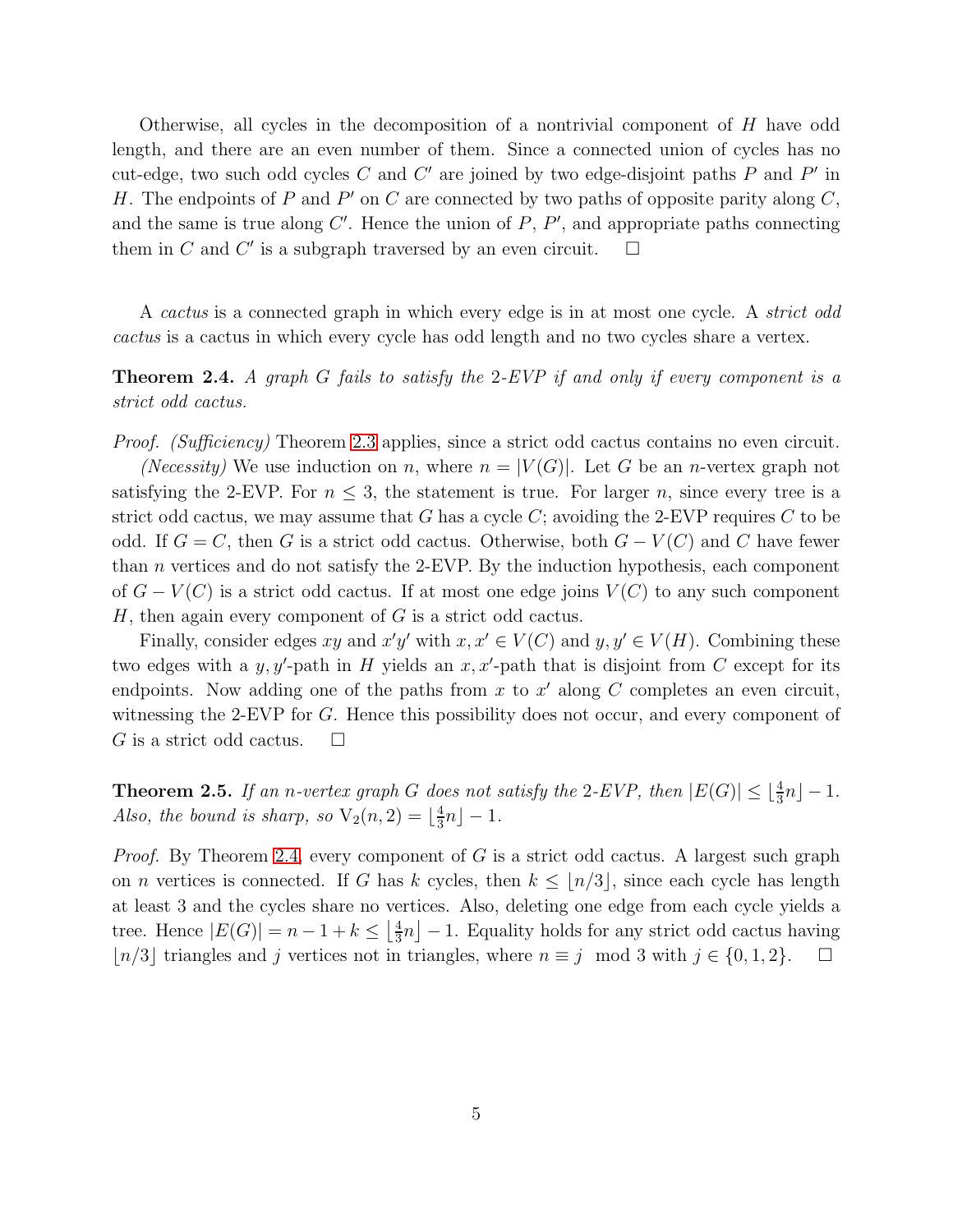## 3 The t-EVP for Graphs

In this section we study  $V_2(n, t)$ . We give an upper bound in Theorem [3.5](#page-5-0) using a theorem of Alon, Friedland, and Kalai [\[3\]](#page-14-2). In Theorem [3.6,](#page-6-0) we construct a sequence of graphs to provide a lower bound. We close the section by determining  $V'_{2}(n,3)$  exactly in Theorem [3.12.](#page-9-0) We begin with two well-known facts.

<span id="page-5-1"></span>**Fact 3.1.** Every graph G has a bipartite subgraph H with  $|E(H)| \geq \frac{1}{2}|E(G)|$ .

<span id="page-5-4"></span>**Fact 3.2.** [\[5\]](#page-14-3) For  $k \geq 2$ , there exists a prime number p such that  $k \leq p < 2k$ .

For  $q \in \mathbb{N}$ , a q-divisible graph is a graph where every vertex degree is a multiple of q.

<span id="page-5-2"></span>**Theorem 3.3.** [\[3\]](#page-14-2) If q is a prime power, then every n-vertex graph G with  $|E(G)| \geq (q 1\,n+1$  contains a q-divisible subgraph.

<span id="page-5-3"></span>**Lemma 3.4.** Every *t*-divisible bipartite graph  $G$  satisfies the  $t$ -EVP.

*Proof.* For  $v \in V(G)$ , let  $c(v) = d_G(v)/t$ . Form a graph G' by expanding each vertex  $v \in V(G)$  into an independent set of size  $c(v)$  in which each vertex inherits t of the edges incident to v. The graph G' is t-regular and bipartite, so G' decomposes into t edge-disjoint perfect matchings. These perfect matchings correspond to t edge-disjoint subgraphs  $H_1, \ldots, H_t$ of G, each having degree  $c(v)$  at v. Thus  $H_1, \ldots, H_t$  witness the t-EVP for G.  $\Box$ 

<span id="page-5-0"></span>**Theorem 3.5.** If t is a prime power, then  $V_2(n,t) \leq 2(t-1)n$ . In general,  $V_2(n,t) \leq$ 2.4(t – 1)n and  $V_2(n,t) \leq (2+o(1))(t-1)n$ .

*Proof.* Let G be an *n*-vertex graph. If  $|E(G)| > m$  implies that G satisfies the t-EVP, then  $V_2(n,t) \leq m$ .

Suppose first that t is a prime power and  $|E(G)| > 2(t-1)n$ . By Fact [3.1,](#page-5-1) G has a spanning bipartite subgraph H such that  $|E(H)| > (t-1)n$ . By Theorem [3.3,](#page-5-2) H contains a t-divisible subgraph  $Q$ . By Lemma [3.4,](#page-5-3)  $Q$  satisfies the  $t$ -EVP, and hence  $G$  does also.

Consider general t and  $|E(G)| > 2.4(t-1)n$ . By the preceding paragraph, it suffices to find a prime power q between t and 1.2t. By Fact [3.2](#page-5-4) (Bertrand's Postulate), there is a prime number between t and  $2t-1$ . For  $t \geq 25$ , Nagura [\[13\]](#page-14-4) proved that there is a prime between t and 1.2t. For  $2 \le t \le 24$ , there fails to be a prime in the desired range for  $t \in \{4, 8, 14, 24\}$ . However, for these values there is a prime power in the desired range.

Meanwhile, Iwaniec and Pintz [\[8\]](#page-14-5) proved that there exists  $t_0 \in \mathbb{N}$  such that for  $x > t_0$ , there is a prime between  $x - x^{23/42}$  and x. This yields  $V_2(n,t) \leq (2+o(1))(t-1)n$  in the same way as above. The value  $23/42$  was further reduced to .525 in [\[4\]](#page-14-6).  $\Box$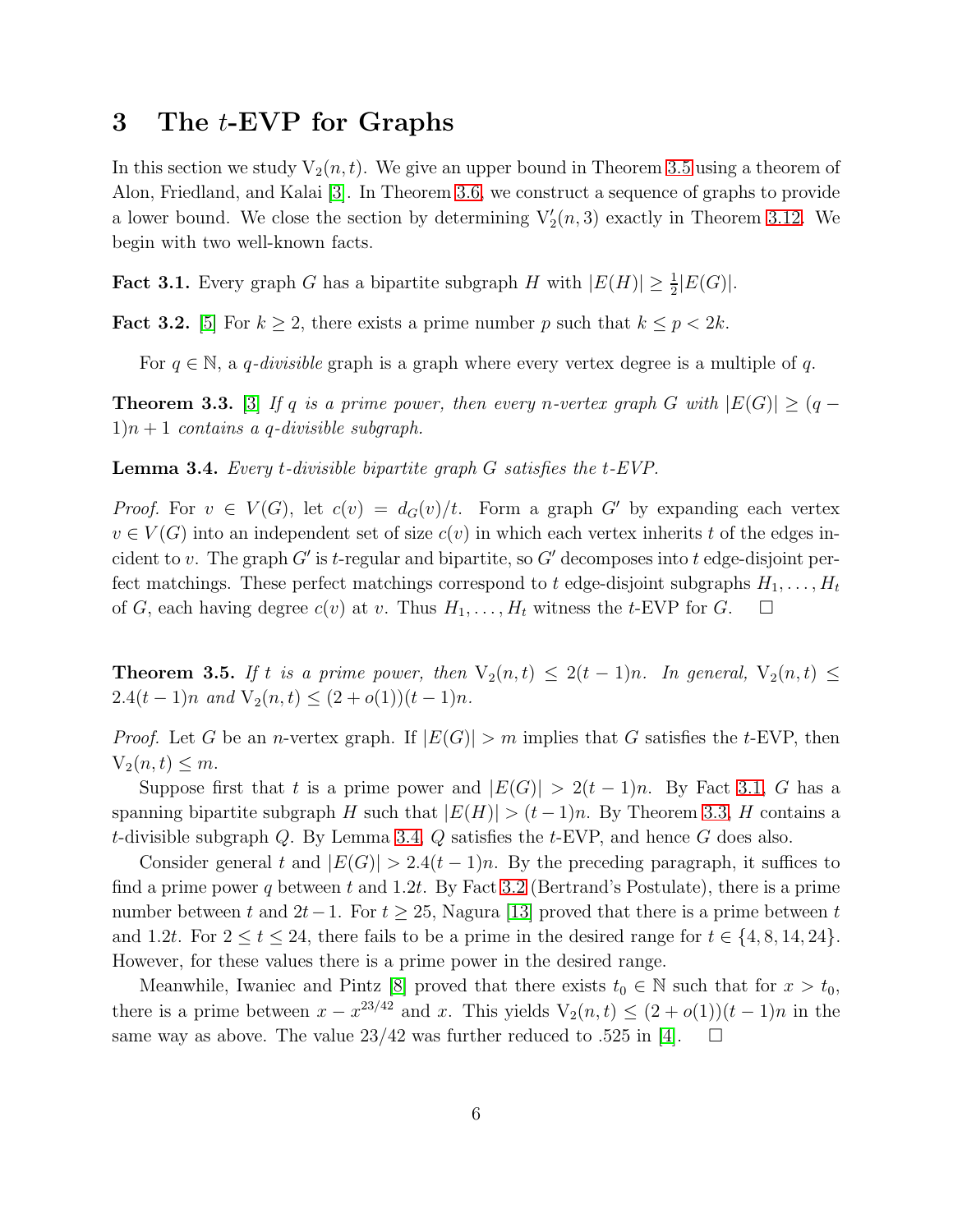Alon, Friedland, and Kalai [\[3\]](#page-14-2) conjectured that the conclusion of Theorem [3.3](#page-5-2) holds even when q is not a power of a prime. This would improve the upper bound on  $V_2(n, t)$  from  $2.4(t-1)n$  to  $2(t-1)n$ .

A graph is k-degenerate if every subgraph has a vertex of degree at most k. In a  $(t-1)$ degenerate graph, every nontrivial subgraph has a vertex that cannot occur in the span of t edge-disjoint subgraphs, so  $(t-1)$ -degenerate graphs cannot satisfy the t-EVP. There is an *n*-vertex  $(t - 1)$ -degenerate graph with as many as  $\binom{t}{2}$  $t_{2}^{t}$  +  $(t - 1)(n - t)$  edges, so  $V_2(n,t) \ge (t-1)(n-t/2)$ . We improve the leading coefficient.

# <span id="page-6-0"></span>Theorem 3.6.  $V_2(n,t) \ge (t-1+\frac{1}{2t-2})(n-1)-(t-2)^2$ .

*Proof.* The k-fold wheel  $W_{k,r}$  is obtained from the complete bipartite graph  $K_{k,r}$  by adding the edges of a cycle through the r vertices of degree k, giving them degree  $k + 2$ . Call the vertices of degree r centers, the vertices of degree  $k + 2$  rim vertices, and the edges joining central and rim vertices *spokes*. In any copy of  $W_{k,r}$ , specify two distinct rim vertices as the head and tail. Note that  $W_{k,r}$  has  $k+r$  vertices and  $r(k+1)$  edges.

For  $t \geq 2$ , let  $B_1, \ldots, B_\ell$  be copies of  $W_{t-2,t+1}$ . Let  $z_i$  denote the tail of  $B_i$  (and  $z_0$  denote the head of  $B_1$ ). For  $1 \leq i \leq \ell$ , merge  $z_i$  with the head of  $B_{i+1}$ . Add edges joining all centers of  $B_i$  to all centers of  $B_{i+1}$ , for  $1 \leq i \leq \ell$ . Let  $G_t^{\ell}$  be the resulting graph.

Note that  $G_t^{\ell}$  has  $\ell(2t-2)+1$  vertices and  $\ell(t+1)(t-1)+(\ell-1)(t-2)^2$  edges. Writing  $n = \ell(2t - 2) + 1$ , the number of edges becomes  $(t - 1 + \frac{1}{2t-2})(n-1) - (t - 2)^2$ . Hence it suffices to show that  $G_t^{\ell}$  does not satisfy the *t*-EVP.

Suppose that  $H_1, \ldots, H_t$  are subgraphs of  $G_t^{\ell}$  witnessing the t-EVP. Let  $H = H_1 \cup \cdots \cup H_t$ ; each vertex degree in  $H$  is a multiple of  $t$ . Say that the edges of  $H$  are "used". The edges of  $G_t^{\ell}$  that are not spokes form a  $(t-2)$ -degenerate graph, so some spoke must be used.

Each rim vertex other than  $z_0, \ldots, z_\ell$  has degree t. Let i be the least index such that some spoke in  $B_i$  is used. If only spokes incident to  $z_i$  are used, then some center of  $B_i$  has degree between 1 and  $t-1$ . Hence some spoke not incident to  $z_i$  is used. Since rim vertices have degree t in  $B_i$  and form a connected subgraph, it follows that all edges of  $B_i$  are used except possibly some spokes incident to  $z_i$ .

If any spoke incident to  $z_i$  is used, then its other endpoint has degree between  $t + 1$  and  $2t-1$  in H (t + 1 rim vertices and up to  $t-2$  centers in  $B_{i+1}$ ). Hence no spoke of  $B_i$  at  $z_i$ is used, but all other edges of  $B_i$  are used.

Now  $z_i$  has two neighbors in H that are rim vertices of  $B_i$ , plus up to t neighbors in  $B_{i+1}$ . Hence  $d_H(z_i) = t$ . This requires the rim edges of  $B_i$  at  $z_i$  to belong to  $H_a$  and  $H_b$  with  $a \neq b$ . The remaining vertices of  $B_i$  have neighbors only in  $V(B_i)$  in H, and hence  $H_a$  must form a matching there. However,  $|V(B_i)| = 2t - 1$ , so no such matching is possible.

When  $n \neq 1 \mod 2(t-1)$ , we may add one small complete graph and possibly one copy of  $K_t$  to  $G_t^{\ell}$  (where  $\ell = \lfloor n/(2t-2) \rfloor$ ) to reach n vertices.  $\Box$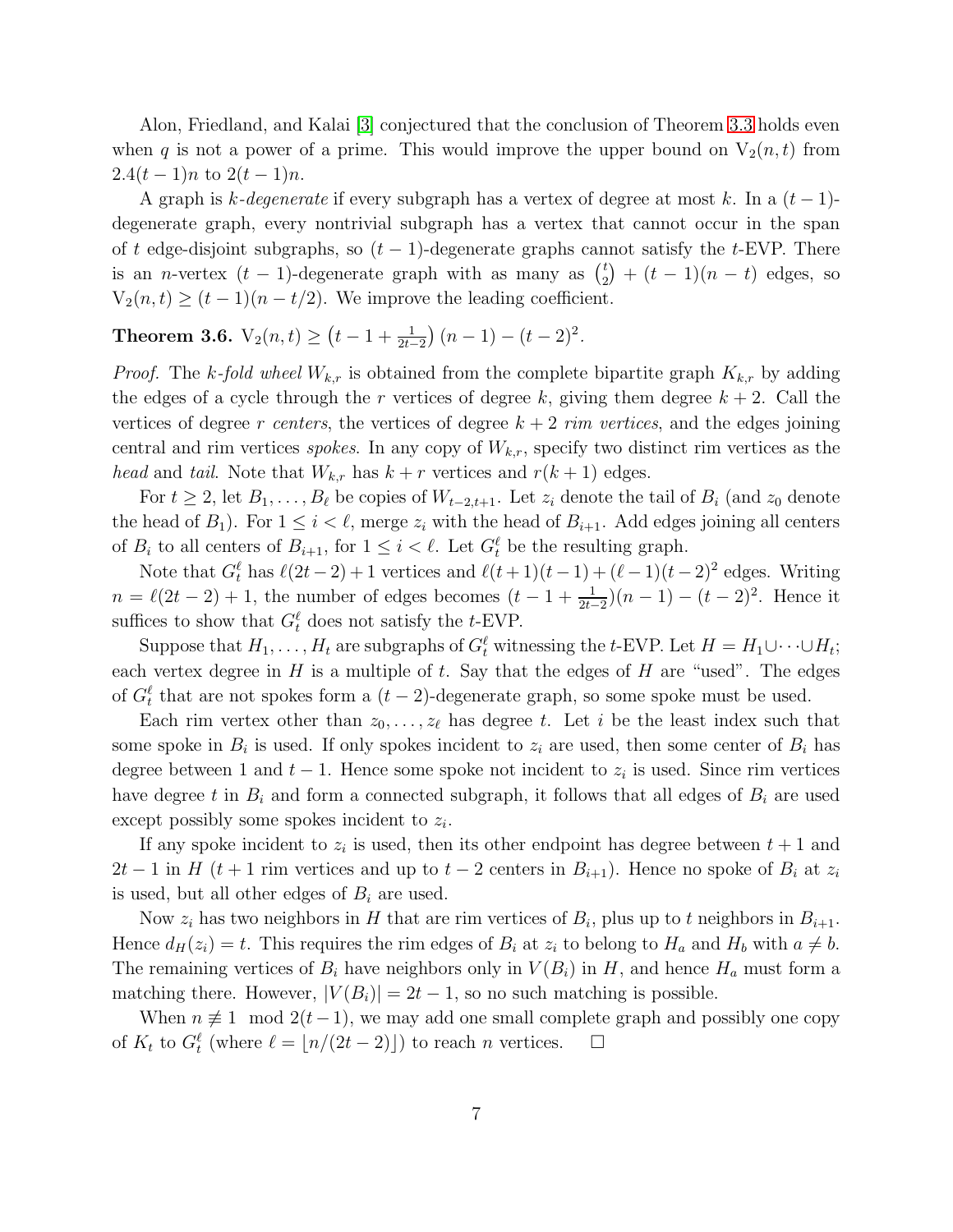The remainder of this section determines  $V'_{2}(n,3)$ . We start with the lower bound.

<span id="page-7-0"></span>Lemma 3.7. A graph containing at most one even circuit does not satisfy the weak 3-EVP.

Proof. Suppose that G satisfies the weak 3-EVP, witnessed by three distinct nontrivial subgraphs  $H_1, H_2, H_3$  having equal degrees at each vertex. Since  $H_1$  and  $H_2$  are distinct and have the same vertex degrees, the symmetric difference of  $H_1$  and  $H_2$  is nontrivial, has even degree at each vertex, and has an even number of edges in each component (the same number from both  $H_1$  and  $H_2$ ). Hence each nontrivial component can be expressed as an even circuit. The same is true for  $H_1$  and  $H_3$ , which cannot have the same components since  $H_2$ and  $H_3$  are distinct. Hence G contains at least two even circuits.  $\Box$ 

**Lemma 3.8.**  $V'_2(n, 3) \ge \lfloor \frac{4}{3}n \rfloor$  for  $n > 3$ .

*Proof.* Let j be the congruence class of n modulo 3, with  $j \in \{0, 1, 2\}$ . Let G be a maximal strict odd cactus with *n* vertices. As computed in Theorem [2.4,](#page-4-0) G has  $\frac{1}{3}$  $\frac{4}{3}n$ ] – 1 edges and no even circuit; also G has  $\lfloor n/3 \rfloor$  triangles and j vertices not in triangles. Further restrict G when  $n \equiv 2$  so that the vertices not in triangles are leaves with a common neighbor.

In each case, we add one edge to G. When  $j = 1$ , add one edge joining the vertex v that lies in no triangle to a vertex of a nearest triangle; this creates one even circuit (of length 4). When  $j = 2$ , add one edge joining the two leaves not in triangles, creating one even circuit (of length 6). By Lemma [3.7,](#page-7-0) the resulting graph does not satisfy the weak 3-EVP.

We construct an explicit example G' for  $n = 6$ , consisting of disjoint triangles on abc and xyz plus edges ax and by. Every proper induced subgraph of  $G'$  has at most one even circuit and does not satisfy the weak 3-EVP, by Lemma [3.7.](#page-7-0) Hence by Lemma [5](#page-2-0) subgraphs witnessing it have degree 1 at c and z and have degree 1 or 2 at the other vertices. If all have degree 1, then the subgraphs are perfect matchings, but  $G'$  has only two perfect matchings. If all have degree 2, then they omit a perfect matching, and again there are only two.

Hence we may assume that exactly two vertices have degree 2. By symmetry, consider cases for the degrees of x and y, with  $d(x) \geq d(y)$ . If  $d(x) > d(y)$ , then xz must appear in each subgraph. By reasoning as in Lemma [5,](#page-2-0)  $G' - z$  then satisfies the weak 3-EVP, which it does not. If  $d(x) = d(y)$ , then in each case a subgraph with the specified degrees is determined by choosing xz or yz, so again there are only two.

For larger multiples of 3, we use this 6-vertex subgraph  $G'$  plus a maximal strict odd cactus  $\hat{G}$  on  $n-6$  vertices joined to G' by a single cut-edge e. If there exist  $H_1, H_2, H_3$ witnessing the weak  $3$ -EVP in  $G$ , then any two of them have equal degrees at all vertices. By Observation [4,](#page-2-1) the symmetric difference of any two cannot contain the cut-edge e. Hence all three agree on e. Hence  $G - e$  satisfies the weak 3-EVP. This requires the weak 3-EVP to hold in  $\hat{G}$  or  $G'$ , which it does not.  $\Box$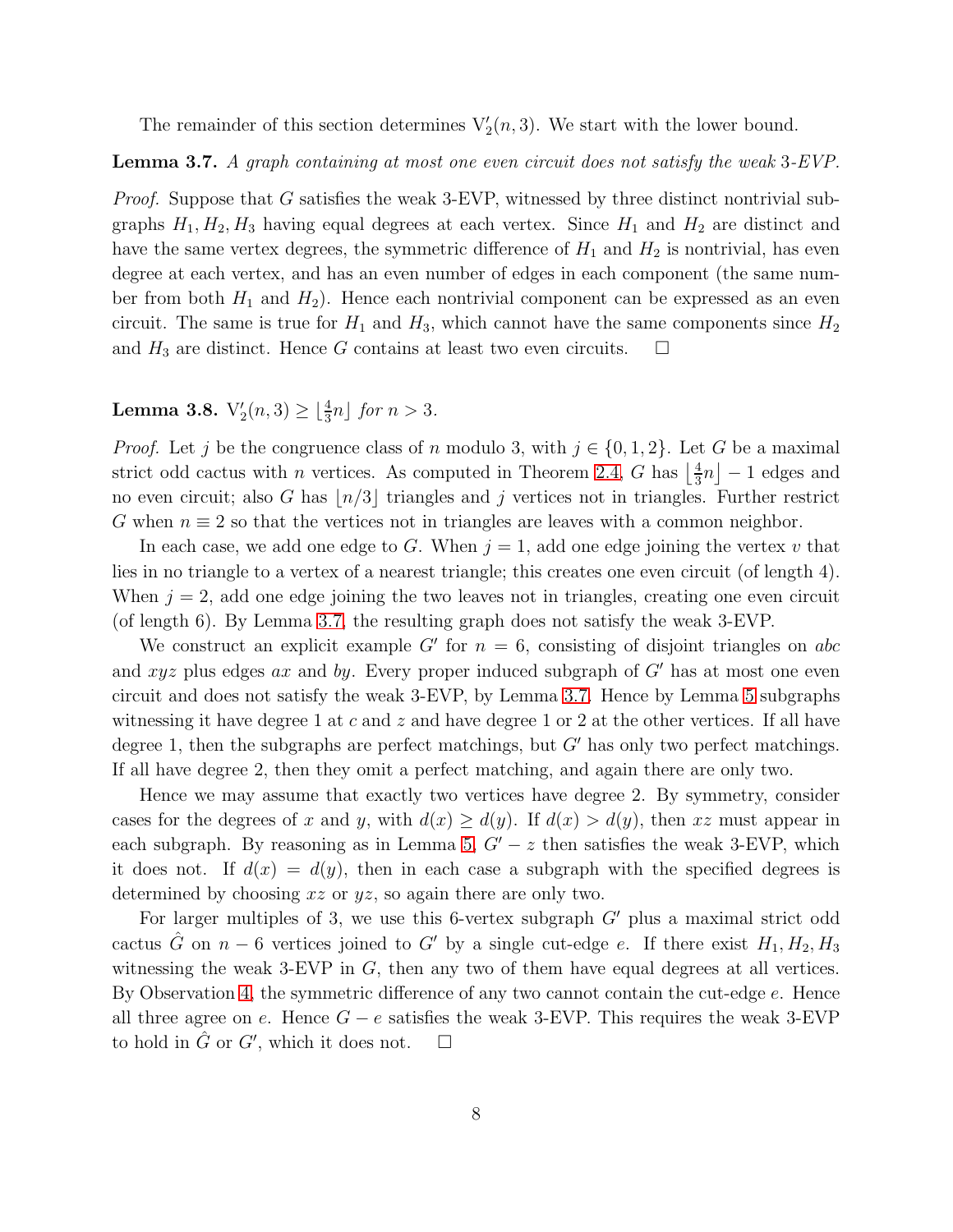The upper bound needs several lemmas.

#### <span id="page-8-1"></span>**Lemma 3.9.** Let  $G$  be a graph.

(a) If G has  $\lceil \log_2 t \rceil$  edge-disjoint even circuits, then G satisfies the weak t-EVP.

(b) If G has three edge-disjoint trails with the same endpoints whose lengths have the same parity, then G satisfies the weak 3-EVP.

*Proof.* (a) Let  $s = \lceil \log_2 t \rceil$ , so  $2^s \ge t$ , and let  $C_1, \ldots, C_s$  be the given edge-disjoint even circuits. There are two ways to take alternating edges on each circuit. Hence at least  $t$ distinct subgraphs of  $C_1 \cup \cdots \cup C_s$  have the same degrees at all vertices.

(b) Consider three edge-disjoint  $u, v$ -trails. If all have even length, then take alternating edges in each trail, starting at  $u$  in two of the trails. Each way of doing this yields the same degree at all vertices. The three ways to do it yield the weak 3-EVP.

If all have odd length, then the union of two form an even circuit. Take alternating edges from the other so that  $u$  and  $v$  are not covered, plus alternating edges along the circuit. The three ways to choose a pair of trails and two ways to choose edges along the circuit yield six subgraphs having the same degree at all vertices. Thus G satisfies the weak 6-EVP.  $\square$ 

<span id="page-8-0"></span>**Lemma 3.10.** If G has a path through w, x, y, z such that  $d_G(x) = d_G(y) = 2$ , then G satisfies the weak t-EVP if and only if G' satisfies the weak t-EVP, where  $G' = G - \{x, y\} \cup wz$ .

*Proof.* If  $H'_1, \ldots, H'_t$  witness the t-EVP in G', then modify each  $H'_i$  as follows. If  $wz \in E(H'_i)$ , then put  $wx, yz \in E(H_i)$  and  $xy \notin E(H_i)$ , leaving the usage of all other edges the same. If  $wz \notin E(H_i')$ , then put  $xy \in E(H_i)$  and  $wx, yz \notin E(H_i)$ , again leaving other edges as in  $H_i'$ . In each  $H_i$ , the degree is 1 at x and at y, and at all other vertices it is the same as in  $H_i'$ , so  $H_1, \ldots, H_t$  witness the t-EVP in  $G'$ .

For the converse, let  $H_1, \ldots, H_t$  witness the t-EVP in G. If each subgraph has degree 1 at both  $x$  and  $y$ , then the transformation above can be reversed. If the subgraphs all have degree 0 or degree 2 at x or y, then they all have the same usage of each edge in  $\{wx, xy, yz\}$ . Now letting  $H'_{i} = H_{i} - \{x, y\}$  for all i yields subgraphs witnessing the t-EVP in G' (they all omit the edge  $wz$ ).  $\square$ 

We apply Lemma [3.10](#page-8-0) to subdivisions of  $K_4$  that arise in the proof of the upper bound.

<span id="page-8-2"></span>**Lemma 3.11.** Let G be a subdivision of  $K_4$ , and call the paths joining branch vertices "threads". If G has an odd cycle C through three branch vertices, and the cycles through exactly two threads of  $C$  all have even length, then  $G$  satisfies the weak 3-EVP.

Proof. By Lemma [3.10,](#page-8-0) we may assume that every thread has length 1 or 2.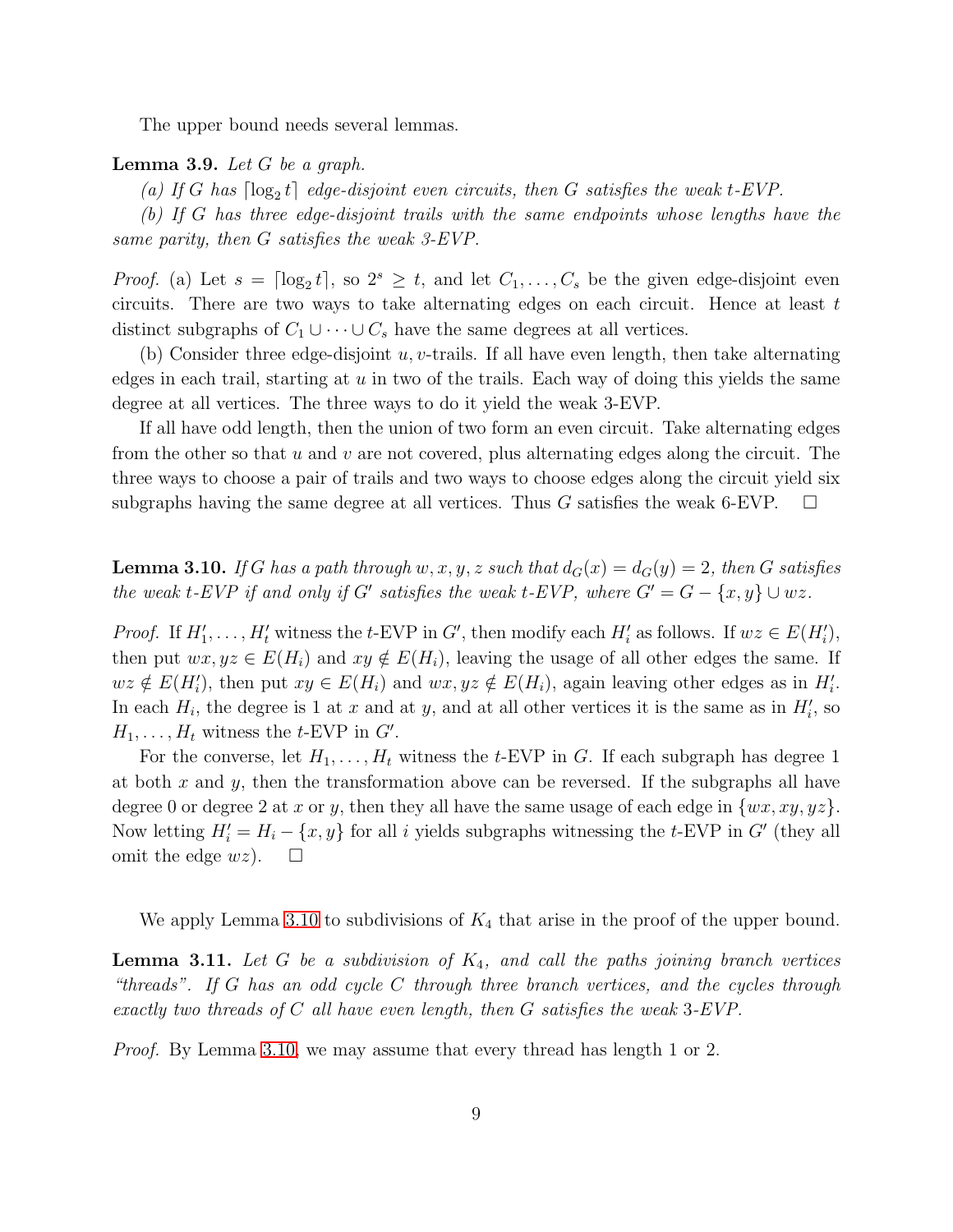When all threads in  $C$  have length 1, the three threads incident to the remaining vertex  $z$  all have the same parity. If they are single edges, then use the decomposition of  $K_4$  into three matchings  $M_1, M_2, M_3$ . Otherwise, the threads at z each have length 2. Each subgraph  $H_i$  uses one edge incident to z and a path of length 4 joining the other two neighbors of z.

If only one thread in  $C$  has odd length, then the lengths of the two threads from its endpoints to z have the same parity. If they have length 1, then we can treat that cycle as C above. If they have length 2, then the other thread at  $z$  has length 1; now exactly two threads (with no shared endpoints) have odd length, and our graph  $G$  is obtained from  $K_4$ by subdividing the edges of a 4-cycle.

The 8-cycle has two crossing chords; call them  $uv$  and  $u'v'$ . Pairing  $uv$  with each of the two perfect matchings in the 8-cycle generates two subgraphs with the same vertex degrees. A third such subgraph uses  $u'v'$  and the edges at u and v other than uv. Hence G satisfies the weak 3-EVP.  $\Box$ 

<span id="page-9-0"></span>Theorem 3.12.  $\mathrm{V}'_2(n,3) = \lfloor \frac{4}{3} \rfloor$  $\frac{4}{3}n$ ]. That is, every n-vertex graph with more than  $\left\lfloor \frac{4}{3}\right\rfloor$  $\frac{4}{3}n\rfloor$  edges satisfies the weak 3-EVP, and this is sharp.

*Proof.* We need only prove the upper bound. Let G be an *n*-vertex graph with  $\frac{4}{3}$  $\frac{4}{3}n\rfloor+1$ edges. By using the component with largest average degree, we may take G to be connected.

Let  $G'$  be a subgraph of G with the most edges that contains no even circuit. Adding a cut-edge joining components does not create a circuit. Hence G′ is a strict odd cactus spanning all of  $V(G)$ , by Theorem [2.3.](#page-3-1) By Theorem [2.4](#page-4-0) and Theorem [2.5,](#page-4-1)  $|E(G')| \leq \left\lfloor \frac{4}{3} \right\rfloor$  $\frac{4}{3}n$ ] -1. Thus G' omits at least two edges of G; choose  $e_1, e_2 \in E(G) - E(G')$ . By the definition of  $G'$ , adding  $e_i$  to  $G'$  creates an even circuit  $C_i$ . If  $C_1$  and  $C_2$  share no edge, then G satisfies the weak 4-EVP, by Lemma  $3.9(a)$ . Thus, we may assume that they share an edge.

Shrinking the odd cycles of  $G'$  into vertices yields a tree T. Call the vertices of T nodes to distinguish them from vertices of  $G'$ ; they correspond to vertices or odd cycles in  $G'$ . Note that  $C_1 - e_1$  and  $C_2 - e_2$  shrink to paths  $P_1$  and  $P_2$  in T. Since  $C_1$  and  $C_2$  are not edge-disjoint,  $P_1$  and  $P_2$  intersect in T. If the intersection is one node of T, then  $C_1$  and  $C_2$ intersect in a single nontrivial path in G. Since both circuits have even length, the endpoints of this path are joined by three edge-disjoint trails of the same parity. Hence G satisfies the weak 3-EVP, by Lemma [3.9\(](#page-8-1)b).

Hence we may assume that  $P_1$  and  $P_2$  intersect in a nontrivial path  $P'$  in  $T$ ; let u and w be its endnodes. Let U and W be the subgraphs of G' corresponding to u and w, they may be single vertices or odd cycles in  $G'$ . Let  $Q_0$  be the subgraph of  $G'$  corresponding to P'. Let  $x_0$  and  $y_0$  be the vertices of U and W with largest degree in  $Q_0$ , and let  $Q'_0$  be an  $x_0, y_0$ -path through  $Q_0$ .

For  $i \in \{1,2\}$ , let  $Q_i$  be the trail obtained from  $C_i$  by deleting  $E(Q_0)$ ; note that  $e_i \in$  $E(Q_i)$ . Let  $x_i$  and  $y_i$  be the endpoints of  $Q_i$  in U and W, respectively.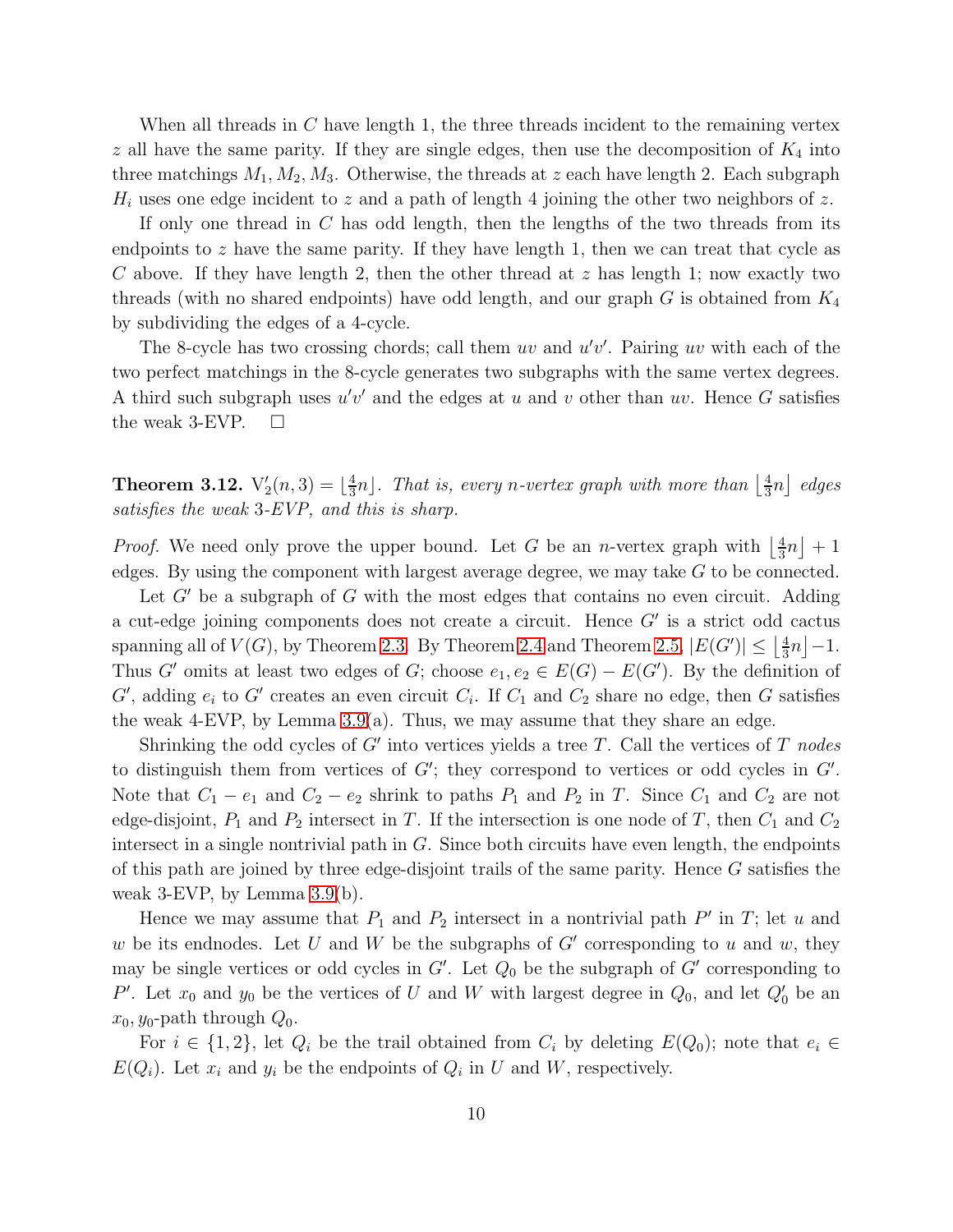If  $Q_2$  visits an odd cycle  $\hat{C}$  in  $G'$ , then let x and y be the vertices in U and W that are endpoints of  $C_2 - E(C_1)$ . By traversing  $\hat{C}$  appropriately, we obtain a trail whose length has the same parity as the two x, y-trails along  $C_1$ , and Lemma [3.9\(](#page-8-1)b) applies. Hence we may assume that  $Q_2$  (and similarly  $Q_1$ ) visits no such cycle.

Now combining  $Q_1$  and  $Q_2$  with appropriate traversals through U and W may yield an even circuit containing  $Q_1$  and  $Q_2$ . If this happens, and  $Q'_0$  visits an odd cycle in  $G'$ , then again Lemma [3.9\(](#page-8-1)b) applies.

Hence two cases remain. In one case,  $x_0 = x_1 = x_2$  and  $y_0 = y_1 = y_2$ , these are the only vertices of U and W, and  $Q_1$  and  $Q_2$  are paths with opposite parity. Now  $Q_1 \cup Q_2$  is an odd cycle that shares vertices with no odd cycles in  $G'$ . Letting  $e'$  be the edge of  $Q'_0$  incident to U, we now have  $G' - e' \cup \{e_1, e_2\}$  as a subgraph of G having no even circuit, contradicting the maximality of  $G'$ .

In the remaining case, the interior nodes of  $P'$  are single vertices in  $G'$ , not odd cycles. The  $x_1, x_0$ -path through U in  $C_1$  and the  $x_2, x_0$ -path through U in  $C_2$  may or may not overlap. If they overlap, then taking the complement within  $U$  for each of these paths makes them disjoint but changes the parity of the circuits. However, if the same thing happens within  $W$ , then performing the complementations at both ends of  $P'$  leaves us with two even cycles  $C'_1$  and  $C'_2$  in G whose intersection is the single path  $P'$ , and Lemma [3.9\(](#page-8-1)b) applies. The same holds if complementation was not needed on either end.

We are left with the case where  $C_1$  and  $C_2$  both contain the  $x_1, x_2$ -path through U that avoids  $x_0$ , while in W they contain the edge-disjoint  $y_0, y_1$ -path and  $y_0, y_2$ -path. Deleting the edges and interior vertices of the  $y_1, y_2$ -path (if any exist), we obtain a subdivision of  $K_4$ . Three of the thread form the odd cycle U. Each of  $C_1$  and  $C_2$  is a union of four threads in this subdivision with total length even, omitting one of the threads in  $U$ . It follows that the circuit in the subgraph obtained by omitting the remaining thread in  $U$  also has even length. Hence Lemma [3.11](#page-8-2) applies, and G satisfies the weak 3-EVP.  $\Box$ 

## 4 The Weak *t*-EVP and *t*-EVP for Hypergraphs

In this section, we obtain further upper bounds. For the case  $t = 2$ , recall that the 2-EVP and weak 2-EVP are equivalent. Write  $\lg$  for  $\log_2$ .

<span id="page-10-0"></span>**Theorem 4.1.** If  $k \geq 3$ , then  $V'_{k}(n,t) < (\lg k + 3 \lg \lg k)n + \lg(t-1)$ . In fact, more than this many edges forces the weak  $t$ -EVP for any hypergraph whose average edge-size is at most  $k$ .

*Proof.* It suffices to prove that an *n*-vertex hypergraph H with m edges of average size at most k satisfies the weak t-EVP, where  $m = \lfloor (\lg k + 3 \lg \lg k)n + \lg(t-1) \rfloor$ . Let  $V(H) =$  $\{v_1, \ldots, v_n\}$ , and let  $d_i = d_H(v_i)$ . For every subhypergraph  $H'$ , we have  $d_{H'}(v_i) \leq d_i$ . Hence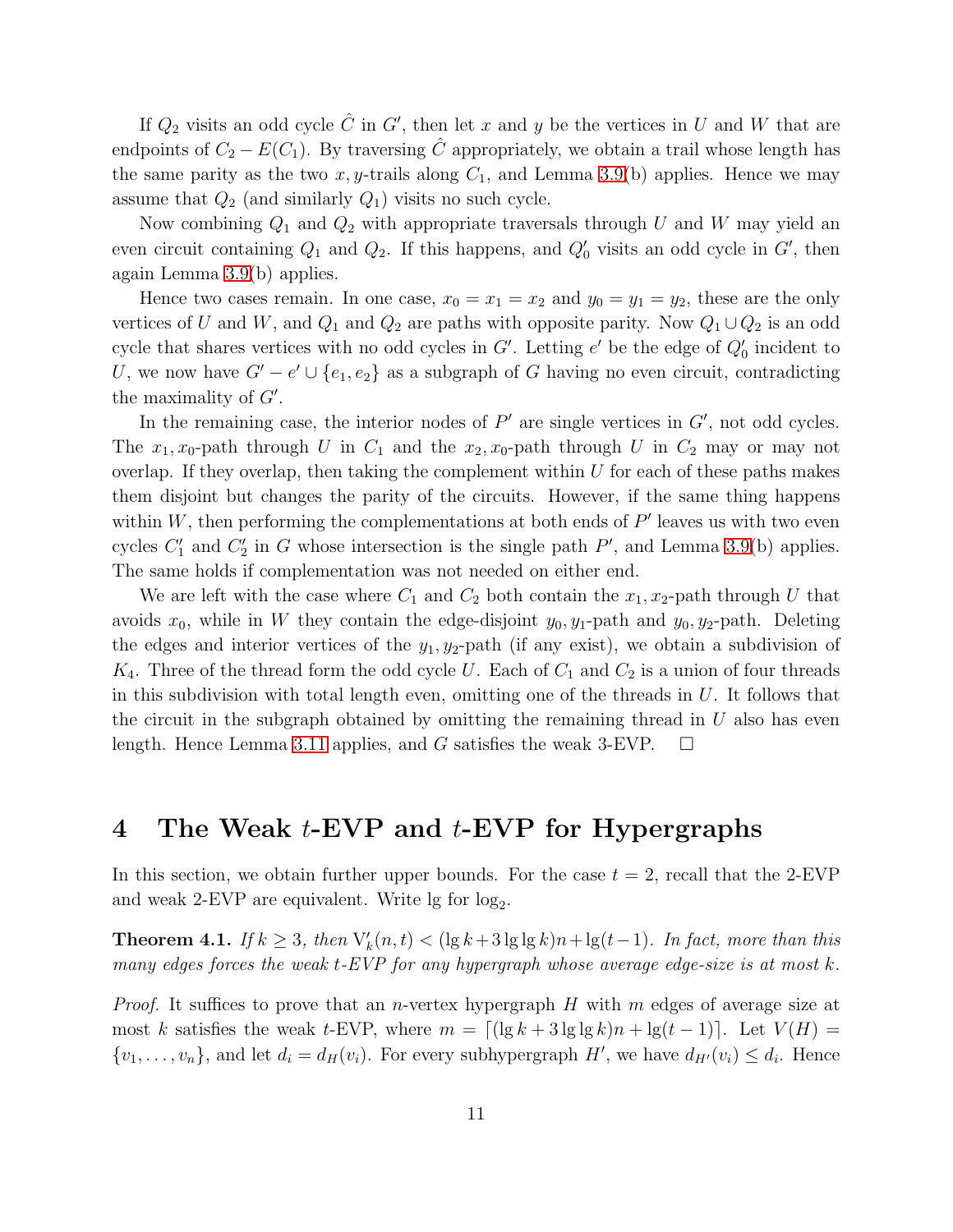there are at most  $\prod_{i=1}^{n} (d_i + 1)$  degree lists of subhypergraphs. Since  $\sum_{i=1}^{n} d_i = km$ , it follows that  $\prod_{i=1}^{n} (d_i + 1) \leq (\frac{km}{n} + 1)^n$ .

With m edges in H, there are  $2^m$  subhypergraphs of H. If  $2^m > (t-1) \left(\frac{km}{n} + 1\right)^n$ , then some t subhypergraphs have the same degree list. With  $u = m/n$ , we need  $2^u$  $(t-1)^{1/n}ku + 1$ . It suffices to have  $u \ge \lg k + 3 \lg \lg k + \lg(t-1)$ .  $\Box$ 

The constant 3 can be decreased to a constant  $1+c_k$  with  $c_k > 0$  by carefully considering lower-order terms. As  $k \to \infty$ , actually  $c_k \to 0$ , but quite slowly. For  $t = 2$ , still  $c_k > 0.01$ when  $k = 10^{42}$ . Below we show  $c_k$  and m for small values of k when  $t = 2$ .

| $k_{-}$ |                |                   |                   |                                                                                     |                     |
|---------|----------------|-------------------|-------------------|-------------------------------------------------------------------------------------|---------------------|
|         | $c_k$   1.9389 | $1.1314$ $0.8569$ | $0.7162$ $0.6296$ |                                                                                     | $\parallel$ 0.57041 |
|         |                |                   |                   | $m \leq 3.5377n \leq 4.1314n \leq 4.5787n \leq 4.9364n \leq 5.23417n \leq 5.48904n$ |                     |

When we say nothing about the average size of edges, Theorem [4.1](#page-10-0) still gives an upper bound by setting  $k = n$ .

Corollary 4.2.  $V'(n,t) < n(\lg n + 3 \lg \lg n) + \lg(t-1)$ .

The upper bound in Theorem [4.1](#page-10-0) is not valid for  $V_k(n, t)$  when  $t \geq 3$  because the t subhypergraphs found with the same degree lists need not have the same pairwise intersections. This means there is no set of edges to discard from them all that preserves equality of degrees. To avoid this problem, we use the fact that large families of sets contain large subfamilies with common pairwise intersections.

**Definition 4.3.** A family of r sets is an r- $\Delta$ -system if the intersections of any two sets in the family are the same. Let  $f(k, r)$  be the least integer q such that every k-uniform family of q sets contains an r- $\Delta$ -system. Let  $g(m, r)$  be the least integer q such that every family of q subsets of an m-element set contains an  $r-\Delta$ -system.

<span id="page-11-0"></span>**Theorem 4.4** (Kostochka [\[11\]](#page-14-7)). For  $r \geq 3$  and  $\alpha > 1$ , there exists  $D(r, \alpha)$  such that  $f(k,r) \leq D(r,\alpha)k! \left(\frac{(\log\log\log k)^2}{\alpha\log\log k}\right)$  $\frac{\log \log \log k)^2}{\alpha \log \log k}$ )<sup>k</sup>.

**Theorem 4.5** (Erdős and Szemerédi [\[7\]](#page-14-8)).  $g(m, 3) \leq 2^{(m-1\sqrt{m})}$ .

In proving this upper bound, Erdős and Szemerédi used  $f(k, 3) \leq (1 + o(1))k!$ , which was the best known upper bound at the time. Kostochka's later improvement in Theorem [4.4](#page-11-0) yields a better upper bound for  $g(m, r)$  when r is fixed and m is large. The proof is the same as that in [\[7\]](#page-14-8), just invoking the improved bound on  $f(k, r)$  at the appropriate point.

<span id="page-11-1"></span>**Lemma 4.6.** For  $r \geq 3$  and  $\epsilon > 0$ , there exists  $N(r, \epsilon)$  such that  $g(m, r) < 2^{m-(1-\epsilon)\sqrt{m}\log\log\log m}$ for  $m \geq N(r, \epsilon)$ .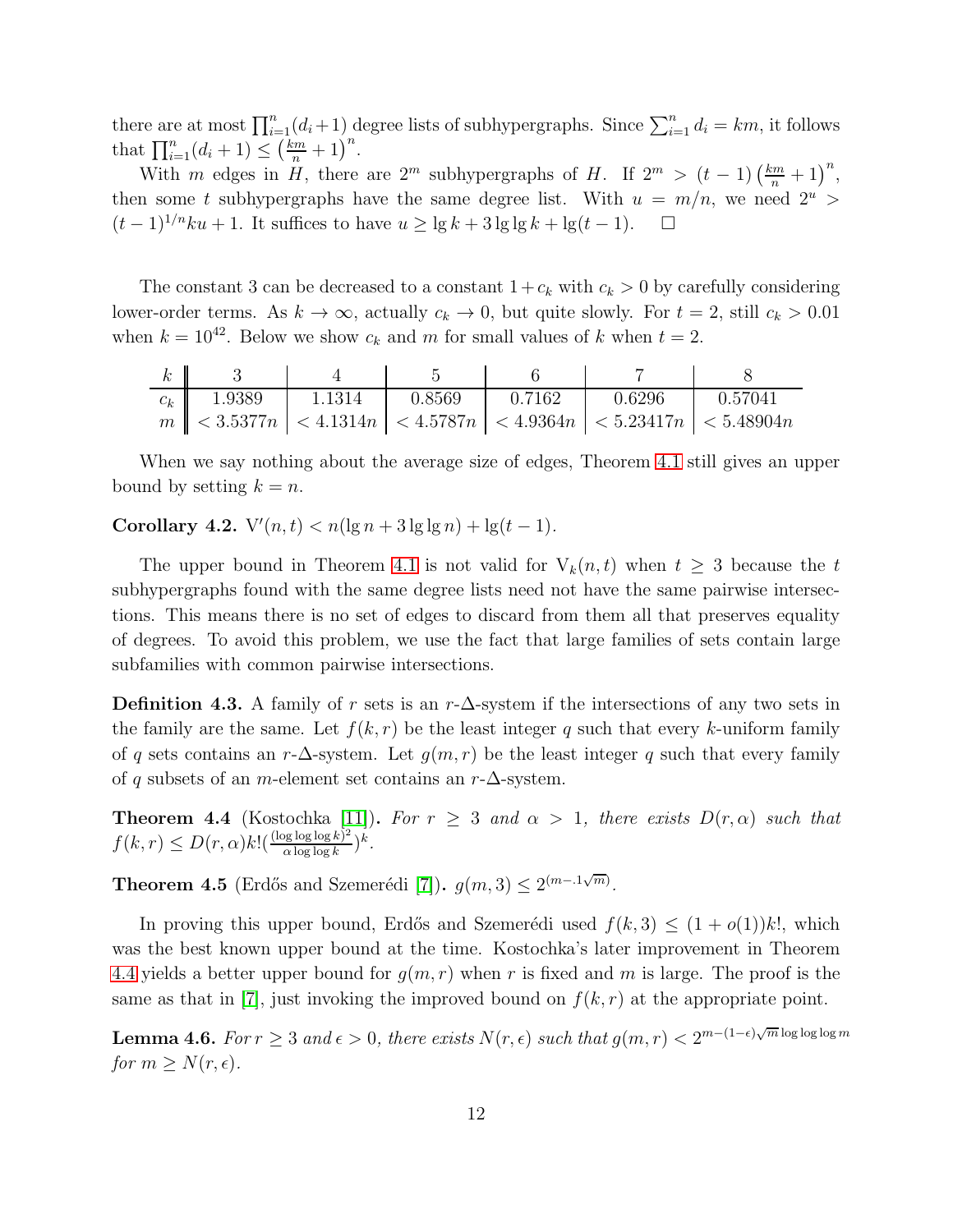<span id="page-12-1"></span>**Theorem 4.7.** If  $t \geq 3$  and  $\epsilon > 0$ , then  $V(n, t) < (4 + \epsilon)n^2(\frac{\log n}{\log \log \log n})$  $\frac{\log n}{\log \log \log n}$ <sup>2</sup> for  $n \geq N(t, \epsilon)$ , where  $N(t, \epsilon)$  is defined as in Lemma [4.6.](#page-11-1)

*Proof.* Let H be an *n*-vertex hypergraph with  $n \ge N(t, \epsilon)$  and  $|E(H)| \ge (4+\epsilon)n^2(\frac{\log n}{\log \log \log n})$  $\frac{\log n}{\log \log \log n})^2$ . We show that  $H$  satisfies the  $t$ -EVP.

As in Theorem [4.1,](#page-10-0) let  $V(H) = \{v_1, \ldots, v_n\}$  and  $d_i = d_H(v_i)$ . For every subhypergraph H', we have  $d_{H'}(v_i) \leq d_i$ . Again there are at most  $\prod_{i=1}^n (d_i+1)$  degree lists of subhypergraphs. Since  $0 \le d_i \le m$  for all *i*, it follows that  $\prod_{i=1}^n (d_i + 1) \le (m + 1)^n$ .

With m edges in H, there are  $2^m$  subhypergraphs of H. Let  $q = \frac{2^m}{(m+1)!}$  $\frac{2^m}{(m+1)^n}$ ; there are distinct subhypergraphs  $H_1, \ldots, H_q$  having the same degree list.

Since  $m = (4 + \epsilon)n^2 \left( \frac{\log n}{\log \log \log n} \right)$  $\frac{\log n}{\log \log \log n}$ , Theorem [4.6](#page-11-1) yields

$$
\log q > m - n \log(m + 1) > m - n \log \left( n^2 \left( \frac{\log n}{\log \log \log n} \right)^2 \right)
$$
  
=  $m - 2n \log n - n \log \left( \left( \frac{\log n}{\log \log \log n} \right)^2 \right)$   
>  $m - (1 - \epsilon) \sqrt{m} \log \log \log m - o(\sqrt{m})$   
>  $m - (1 - \epsilon) \sqrt{m} \log \log \log m > \log g(m, t).$ 

Thus,  $q \geq g(m, t)$ , which implies that among  $H_1, \ldots, H_q$ , each viewed as a subset of the set of m edges in H, there exists a  $\Delta$ -system of size t. That is, we obtain t subhypergraphs that are pairwise disjoint except for the same set of edges shared by all of them. Deleting that common subset yields t subhypergraphs witnessing the t-EVP.  $\Box$ 

The same argument yields a bound when the average size of edges is at most k. As in Theorem [4.1,](#page-10-0) use  $\prod_{i=1}^{n} (d_i + 1) \leq (\frac{km}{n} + 1)^n$ .

<span id="page-12-0"></span>**Theorem 4.8.** If  $t \geq 3$ ,  $k \geq 2$ , and  $\epsilon > 0$ , then  $V_k(n,t) < (1+\epsilon)n^2 \left( \frac{\log n}{\log \log \log n} \right)$  $\frac{\log n}{\log \log \log n}$  $\bigg)^2$  for  $n \geq \max\{k, N(t, \epsilon)\}.$ 

If the upper bound in Lemma [4.6](#page-11-1) can be improved to  $(2 - \epsilon_r)^n$ , then we obtain an upper bound of  $C_t n \log k$  for Theorem [4.8](#page-12-0) and an upper bound of  $C_t n \log n$  for Theorem [4.7,](#page-12-1) where  $C_t$  is a constant depending on t.

Erdös and Rado conjectured that  $f(n,t) \leq (c_1(t))^n$ . If this conjecture is true, then in Lemma [4.6](#page-11-1) it yields  $g(n,t) \leq 2^{n-c\sqrt{n}\log n}$ , and in Theorem [4.7](#page-12-1) it yields  $V(n,t) \leq c_2(t)n^2$ , where  $c_1(t)$  and  $c_2(t)$  are functions of t.

We close with a simple lower bound.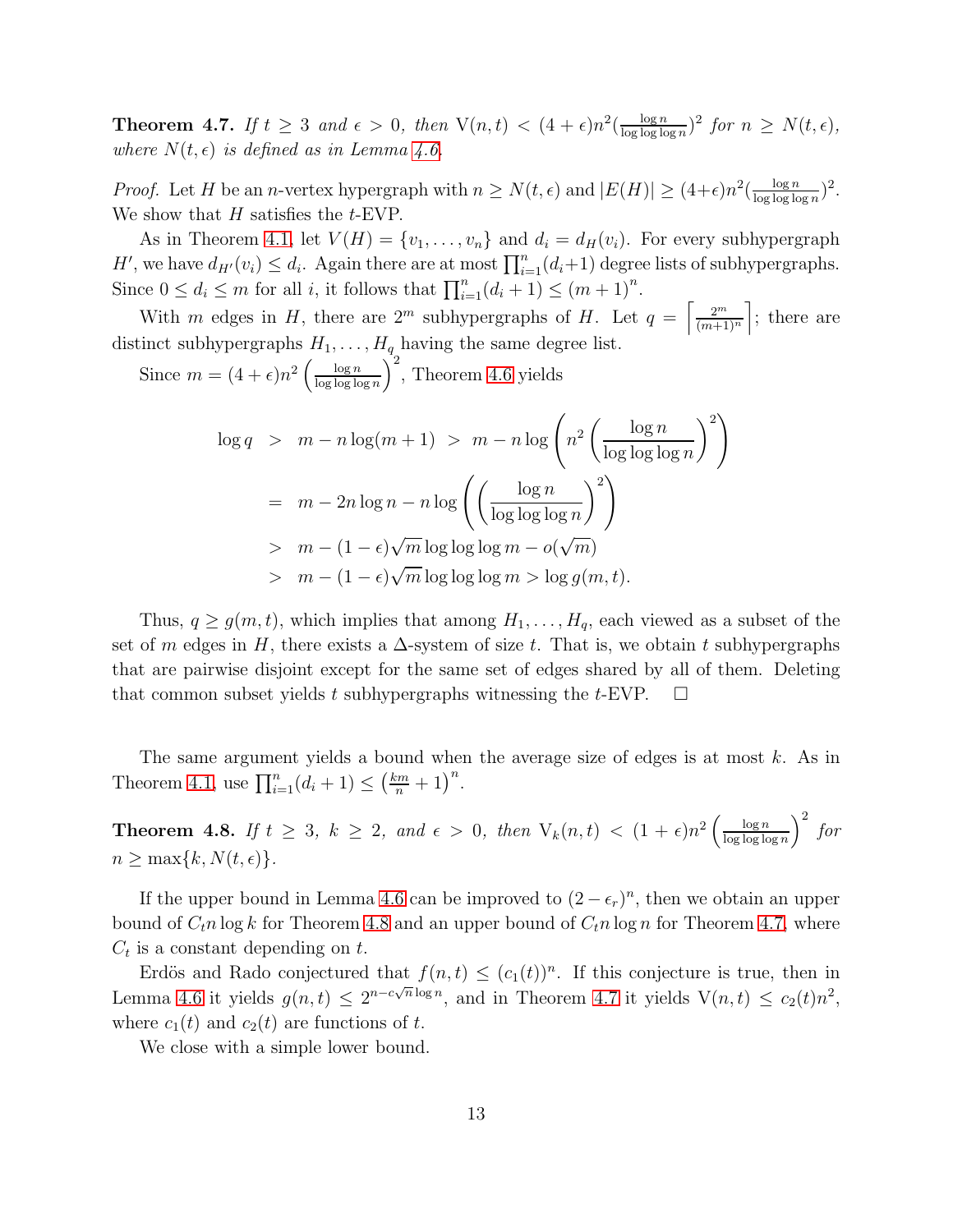<span id="page-13-0"></span>**Lemma 4.9.** Let H' and H'' be disjoint k-uniform hypergraphs. Fix s with  $s \leq \lg k$ , and form a hypergraph H by adding s edges to  $H' \cup H''$  so that the ith added edge has exactly  $2^{i-1}$  vertices in  $V(H')$ . If both H' and H" fail the 2-EVP, then also H fails the 2-EVP.

*Proof.* Let F be the set of s added edges. Since H' and H'' fail the 2-EVP, a pair  $\{H_1, H_2\}$ witnessing the 2-EVP in H must use some edge in F. Since  $H_1$  and  $H_2$  share no edges, and the contributions by edges of F to the total degree in  $V(H')$  are distinct powers of 2, the contributions by  $E(H_1) \cap F$  and  $E(H_2) \cap F$  to the total degree in  $V(H')$  are distinct. Since  $\sum_{i=1}^{\lfloor \lg k \rfloor} 2^{i-1} < k$ , the difference between the two amounts is less than k. However, the total degree contributed by edges in  $H'$  is a multiple of k (for both  $H_1$  and  $H_2$ ). Hence the total degrees in  $V(H')$  for  $H_1$  and  $H_2$  are distinct, so they cannot witness the 2-EVP.  $\Box$ 

Corollary 4.10. If  $k \geq 3$ , then  $V_k(n + k - 3, 2) \geq \frac{11n-31}{7}$ .

*Proof.* By Observation [3,](#page-2-2) it suffices to prove  $V_3(n, 2) \ge \frac{11n-31}{7}$ .

By exhaustive computer search, we know that the 7-vertex 3-uniform hypergraph with 10 edges whose incidence matrix appears below does not satisfy the 2-EVP. Starting with r copies of this hypergraph,  $r-1$  applications of Lemma [4.9](#page-13-0) adds  $r-1$  edges (since  $|\lg 3| = 1$ ) and produces a 3-uniform hypergraph with  $7r$  vertices and  $11r - 1$  edges. Similarly, we can add one edge for each vertex beyond a multiple of 7. Letting  $n = 7r + j$  with  $0 \le j \le 6$ , we obtain  $V_3(n, 2) \ge 11 \frac{n-j}{7} - 1 + j \ge \frac{11n-31}{7}$  $\Box$ 

| ${1,2,3}$     | $\overline{1}$ |   |                  |                |   | 0                | 0                |  |
|---------------|----------------|---|------------------|----------------|---|------------------|------------------|--|
| ${1, 2, 4}$   | $\mathbf{1}$   |   | $\theta$         | 1              |   | $\left( \right)$ | 0                |  |
| ${1, 2, 5}$   | $\mathbf{1}$   |   | $\left( \right)$ | 0              | 1 | 0                | 0                |  |
| $\{1, 3, 4\}$ | $\mathbf{1}$   |   |                  | 1              |   | 0                | 0                |  |
| $\{1, 5, 6\}$ | $\mathbf{1}$   |   |                  | 0              | 1 |                  | $\left( \right)$ |  |
| $\{1, 6, 7\}$ | $\mathbf{1}$   |   |                  | 0              | 0 | 1                | $\mathbf 1$      |  |
| ${2, 3, 6}$   | $\overline{0}$ |   |                  | 0              | 0 | 1                | 0                |  |
| ${2, 4, 7}$   | 0              |   |                  |                |   | $\left( \right)$ | 1                |  |
| $\{3, 5, 7\}$ | $\overline{0}$ | 0 |                  | $\overline{0}$ | 1 | 0                | 1                |  |
| $\{4, 5, 6\}$ |                |   |                  | 1              | 1 | 1                |                  |  |

## Acknowledgment

We thank Robert Jamison for suggesting the study of this problem.